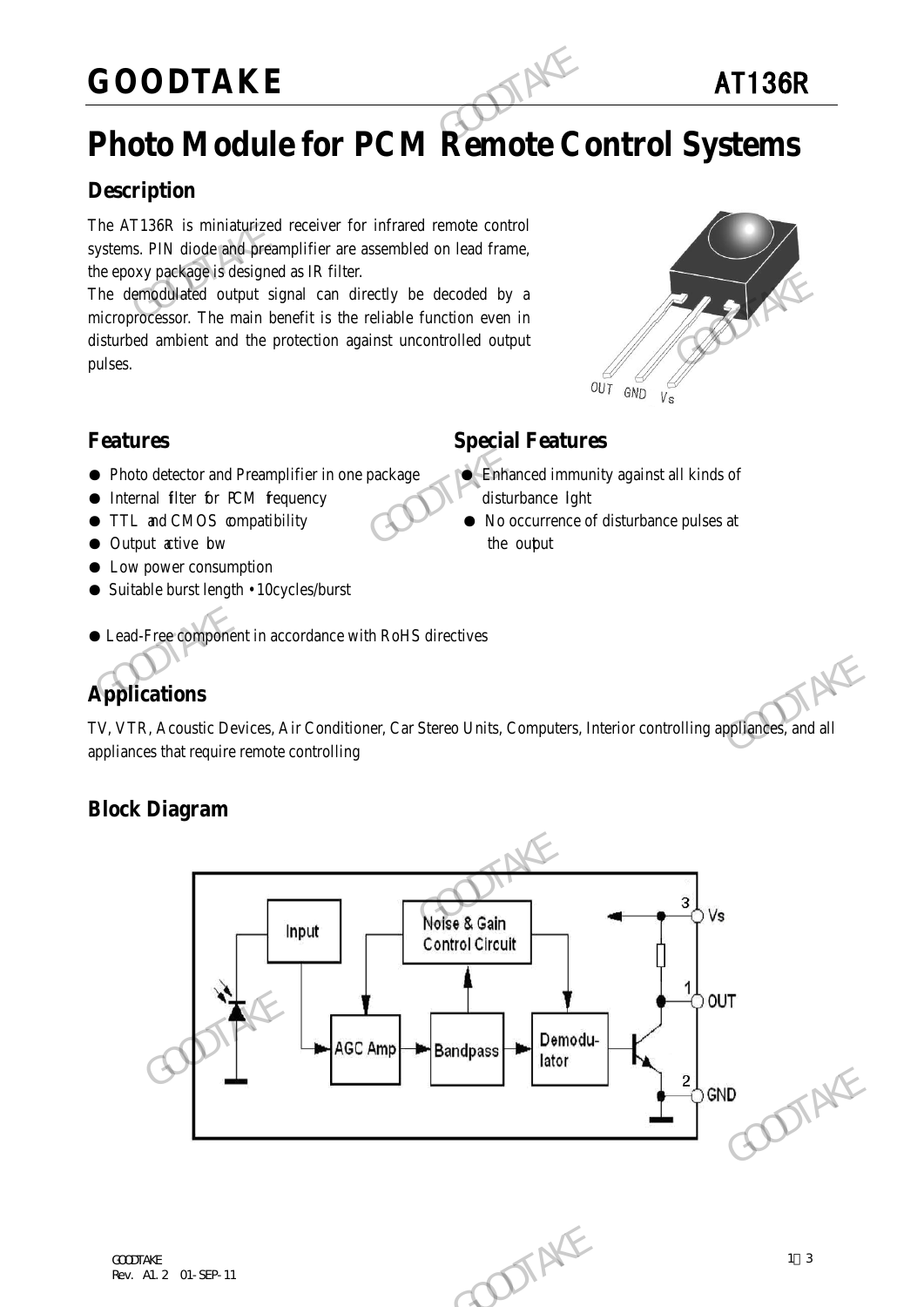## **GOODTAKE** AT136R

### Application Circuit



### **Absolute Maximum Ratings**

|                                                   | 2                                                   |               | μC<br>GND    |
|---------------------------------------------------|-----------------------------------------------------|---------------|--------------|
| <b>Absolute Maximum Ratings</b><br>Tamb = $25$ °C | *) recommended to suppress power supply disturbance |               |              |
| <b>Parameter</b>                                  | <b>Test Conditions</b>                              | <b>Symbol</b> | <b>Value</b> |
| <b>Supply Voltage</b>                             | (Pin 3)                                             | <b>Vs</b>     | 6.0          |
| <b>Supply Current</b>                             | (Pin 3)                                             | Is            | 5            |
| <b>Output Voltage</b>                             | (Pin 1)                                             | Vo            | 6.0          |
| <b>Storage Temperature Range</b>                  |                                                     | <b>Tstg</b>   | $-30+105$    |
|                                                   |                                                     |               |              |
| <b>Operating Temperature Range</b>                |                                                     | Tamb          | $-25+85$     |
| <b>Power Consumption</b>                          | (Tamb $\leq$ 85 °C)                                 | ptot          | 30           |

### **Basic Characteristics**

| Operating Temperature Range  |                                     | Tanio         |            | $-23+03$ |            | ◡              |  |
|------------------------------|-------------------------------------|---------------|------------|----------|------------|----------------|--|
| <b>Power Consumption</b>     | (Tamb $\leq$ 85 °C)                 | ptot          |            | 30       |            | mW             |  |
| <b>Soldering Temperature</b> | $t \leq 5s$                         | Tsd           | 260        |          |            | $\overline{C}$ |  |
|                              |                                     |               |            |          |            |                |  |
| <b>Basic Characteristics</b> |                                     |               |            |          |            |                |  |
| Tamb = 25 $^{\circ}$ C       |                                     |               |            |          |            |                |  |
| <b>Parameter</b>             | <b>Test Conditions</b>              | <b>Symbol</b> | <b>Min</b> | Typ      | <b>Max</b> | Unit           |  |
| Supply Current (Pin3)        | $Vs = 5V, Ev = 0$                   | <b>ISD</b>    | 0.7        | 1.1      | 1.4        | mA             |  |
| Supply Voltage (Pin3)        |                                     | <b>Vs</b>     | 4.5        | 5        | 5.5        | $\mathbf{V}$   |  |
| <b>Transmission Distance</b> | IR diode AT205, IF = $400$ mA       | $\mathbf d$   | 20         |          |            | m              |  |
| Output Voltage High (Pin1)   | $Vs = 5V$                           | <b>VOH</b>    | 4.5        |          |            | V              |  |
| Output Voltage Low (Pin1)    | Cycle 1.2mS, 50% duty               | $V_{OL}$      |            |          | 250        | $\rm mV$       |  |
| Level Output Pulse Width     | Burst Wave= 600µs,                  | TWH           | 400        |          | 800        | $\mu s$        |  |
| Level Output Pulse Width     | Cycle 1.2mS, 50% duty               | TwL           | 400        |          | 800        | $\mu s$        |  |
| Carrier frequency            |                                     | fo            |            | 36.7     |            | kHz            |  |
| Peak Wavelength              |                                     | $\bullet$     |            | 940      |            | nm             |  |
| Directivity                  | Angle of half transmission distance | $\bullet$ 1/2 |            | ±45      |            | $\deg$         |  |
|                              |                                     |               |            |          |            |                |  |
|                              |                                     |               |            |          |            |                |  |
|                              |                                     |               |            |          |            |                |  |
| COODTAKE                     | DIENE                               |               |            |          |            | 2 <sup>3</sup> |  |
| Rev. A1. 2 01-SEP-11         |                                     |               |            |          |            |                |  |
|                              |                                     |               |            |          |            |                |  |